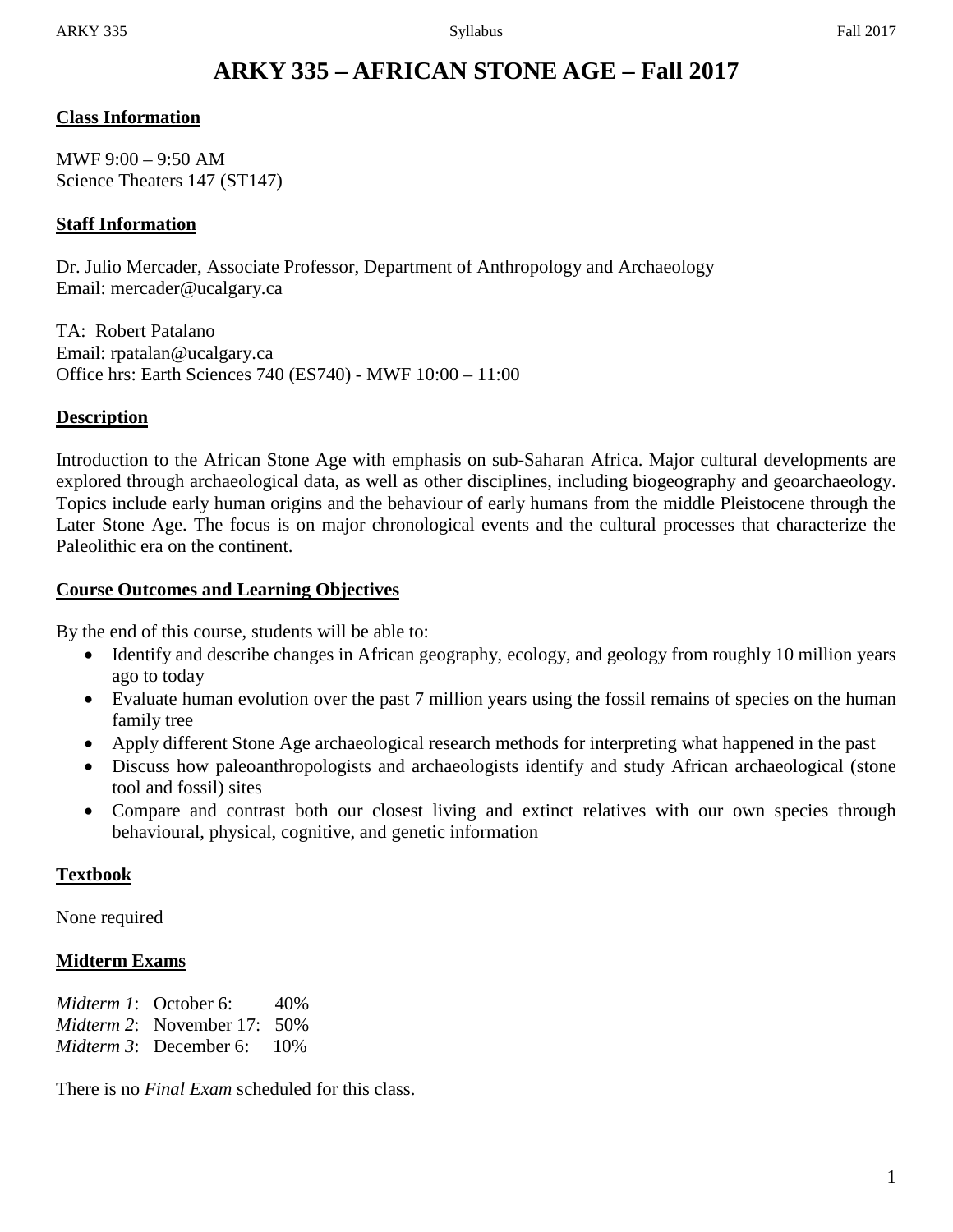## Exam format:

- Multiple Choice
	- o 50 questions Midterms 1 & 2
	- o 20 questions Midterm 3

## Material Covered

- In-class lecture materials, videos, readings, or activities posted on  $D2L = 100\%$
- The use of aids such as open book, class notes, internet, etc., is not permitted during exams

Please note that students do not have to pass all components of the class to receive a passing grade in the course.

## **Grading Scale and Policies**

 $96 - 100\% = A$  $90 - 95.99\% = A$  $83 - 89.99\% = B +$  $75 - 82.99\% = B$  $67 - 74.99\% = B$  $58 - 66.99\% = C +$  $50 - 57.99\% = C$  $45 - 49.99\% = C$  $40 - 44.99\% = D$  $0 - 39.99\% = F$ 

Missed exams automatically receive a score of zero. Students who are unable to take a scheduled exam must contact the instructor in advance of the scheduled exam if possible to make necessary arrangements for a rewrite. In the event of an emergency or illness, documentation (e.g. signed Physician's Statement) must be provided. If a make-up exam is necessary, it is to be written within one business week (5 weekdays) from the scheduled date of the missed exam.

Exams grades will be posted on D2L as soon as possible. Midterms will not be returned to students, but if you wish to review your exams, please make an appointment with the TA Robert Patalano.

## **Topics to be covered**

Research Methods in Paleoanthropology Principles of Evolution African Geography Ancient DNA Fossil Primates Biological and cultural diversity in Africa Primate Archaeology Geoarchaeology and Geochronometry Primitive and Archaic Hominins Oldowan and Acheulean Stone Tool Industries The evolution of the genus *Homo* Early Behavior and Cognition Origins of *Homo sapiens* Out of Africa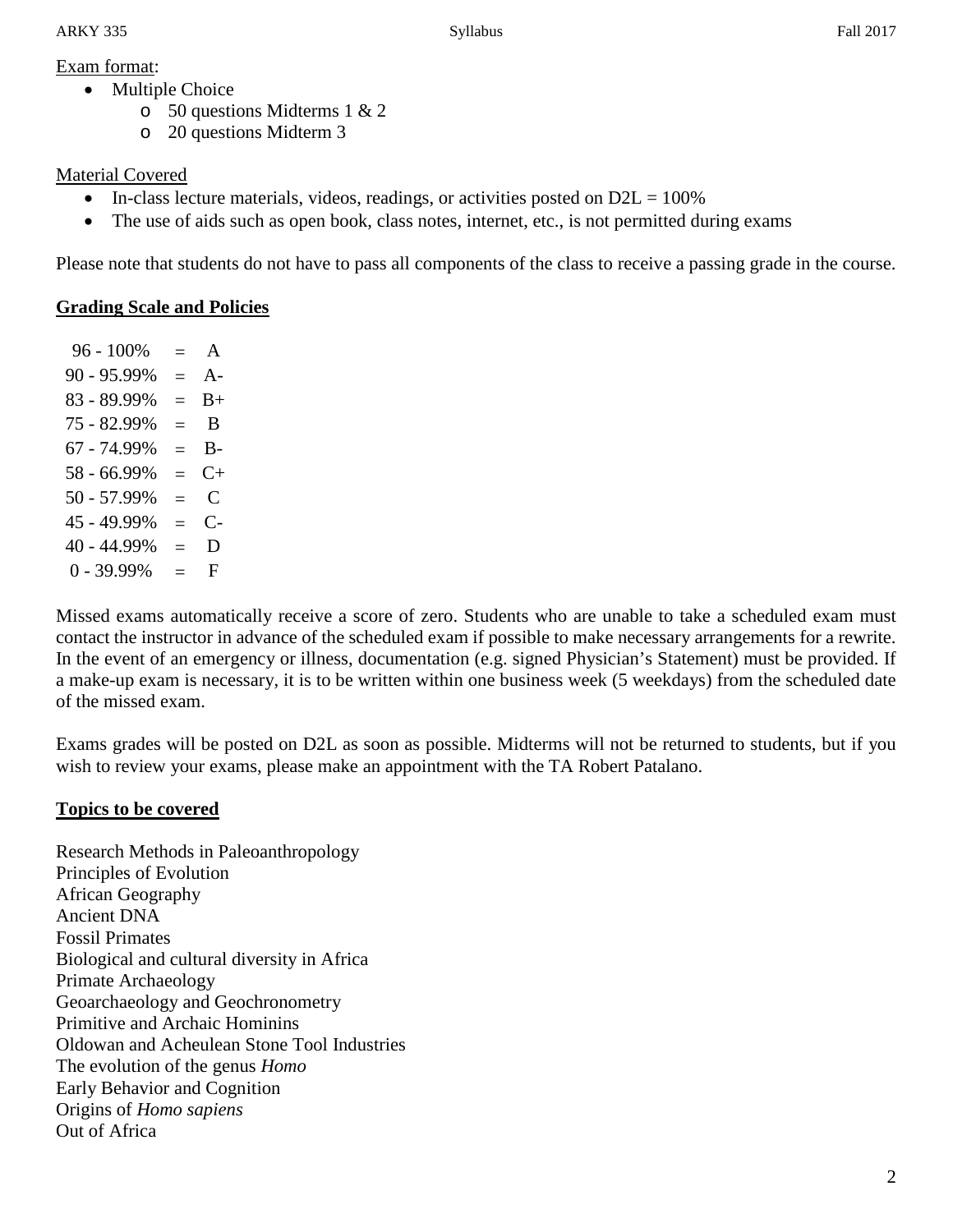Major Paleoanthropology Sites: Koobi Fora (Kenya), Gona (Ethiopia), Olduvai Gorge (Tanzania), Swartkrans (South Africa), etc. **Additional Content**

## *Writing Across the Curriculum*

Writing skills are not exclusive to English courses and, in fact, should cross all disciplines. The University supports the belief that throughout their University careers, students should be taught how to write well, so that when they graduate, their writing abilities will be far above the minimal standards required at entrance. Consistent with this belief, students are expected to do a substantial amount of writing in their University courses and, where appropriate, instructors can and may use writing and the grading thereof as a factor in the evaluation of student work. The services provided by the Writing Centre in the Effective Writing Office can be utilized by all undergraduate and graduate students who feel they require further assistance.

## *Academic Accommodation Policy*

The purpose of academic accommodation is to provide students with documented disabilities equal opportunity to master the essentials of a post-secondary education. Students with disabilities at the University of Calgary have met all admission requirements but may have done so with the use of accommodations. Similarly, they are expected to meet all academic and non- academic requirements. Adaptive technology and other academic accommodations do not relieve students of their responsibility to develop the essential skills and abilities expected of all students.

Please refer to the following web link for detailed information: http://www.ucalgary.ca/drc/node/71

## *Disability Resource Centre Accommodations*

It is the responsibility of the student to request academic accommodations. If you are a student with a documented disability who may require academic accommodation and have not registered with the Disability Resource Centre, please contact their office at (403)220-8237.

Students who have not registered with the Disability Resource Centre are not eligible for formal academic accommodation. Students are also required to discuss their needs with the instructor no later than fourteen (14) days after the start of the course.

## *Freedom of Information and Protection of Privacy Act*

The University of Calgary is committed to protecting the privacy of individuals who work and study at the University or who otherwise interact with the University in accordance with the standards set out in the Freedom of Information and Protection of Privacy Act. Please refer to the following link for detailed information:

## http://www.ucalgary.ca/secretariat/system/files/foip%20overview.pdf

## *Academic Misconduct*

Academic dishonesty is an unacceptable activity at the University of Calgary and students are strongly advised to read the Student Misconduct section of the University Calendar. Quite often, students are unaware of what constitutes academic dishonesty or plagiarism. The most common are:

1) Presenting another student's work as your own

2) Presenting an author's work or ideas as you own without proper referencing